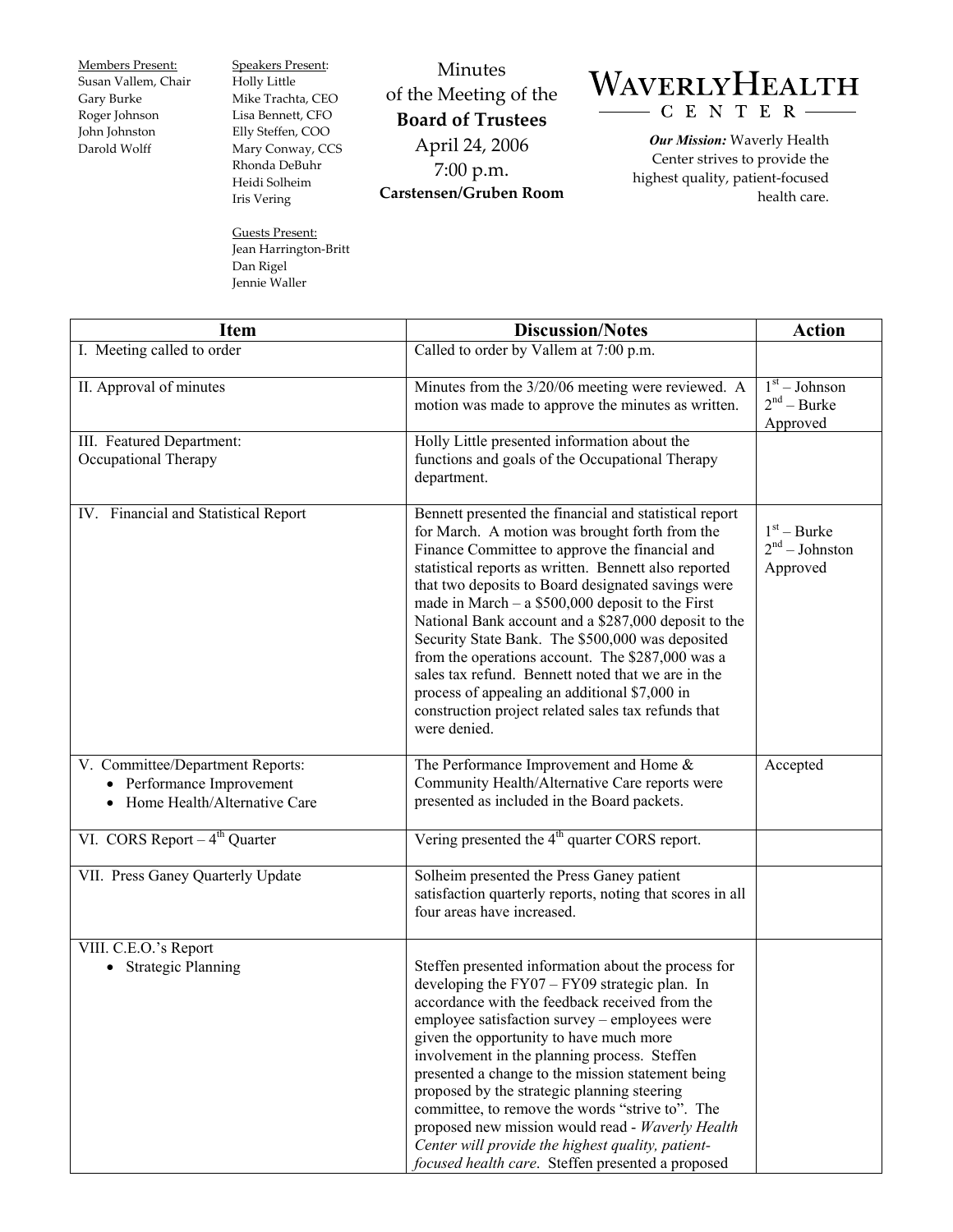|                                 | vision statement for WHC - Waverly Health Center<br>will be recognized for providing the premier health<br>care experience in Iowa. Steffen also presented a set<br>of proposed values for WHC as developed by the<br>strategic planning steering committee. The proposed<br>values are as follows:<br><i>Integrity</i> – We will be honest, respectful and<br>trustworthy.<br>Compassion – We will care for others with dignity<br>and empathy.<br>Innovation - We will be creative, progressive and<br>open to change.<br><i>Excellence</i> – We will consistently provide quality<br>care and service.<br><i>Enthusiasm</i> – We will eagerly provide a smile and<br>friendly atmosphere.<br>A motion was made to approve the revised mission<br>statement and the vision statement and values as<br>developed by the strategic planning steering<br>committee. | $1st - Johnston$<br>$2nd - Burke$<br>Approved |
|---------------------------------|--------------------------------------------------------------------------------------------------------------------------------------------------------------------------------------------------------------------------------------------------------------------------------------------------------------------------------------------------------------------------------------------------------------------------------------------------------------------------------------------------------------------------------------------------------------------------------------------------------------------------------------------------------------------------------------------------------------------------------------------------------------------------------------------------------------------------------------------------------------------|-----------------------------------------------|
| • Construction Update           | Steffen announced that a preliminary construction<br>meeting with Peters Construction and their sub-<br>contractors was held on March 20 <sup>th</sup> . They will be<br>working to develop a construction timeline/schedule<br>for the MRI/CT project. Estimated completion date<br>for the project is November $14th$ .                                                                                                                                                                                                                                                                                                                                                                                                                                                                                                                                          |                                               |
| Employee Satisfaction Follow-up | Trachta reported on the follow-up to the employee<br>satisfaction survey. Results have been presented to<br>departments, priority areas were chosen by<br>departmental staff and facilitators from outside of the<br>department held meetings to gather feedback and<br>ideas for change to positively affect the priority<br>areas. Trachta reported that the same process is<br>being used to identify organizational priority areas<br>for the Director's Council to work on. Action plans<br>are being developed for the departmental and<br>organizational priority areas.                                                                                                                                                                                                                                                                                    |                                               |
| <b>Property Acquisition</b>     | Trachta presented a letter from City Administrator,<br>Richard Crayne detailing the potential costs for<br>acquiring property from the city where the golf<br>maintenance facilities are currently located. Trachta<br>requested Board members keep this option in mind<br>as parking has become increasingly limited and will<br>be further impacted by the MRI/CT project.                                                                                                                                                                                                                                                                                                                                                                                                                                                                                       |                                               |
| <b>Employee Incentive Bonus</b> | Trachta reported that we achieved a 10.5% operating<br>margin and a 91.9% patient satisfaction score for the<br>last quarter – thus meeting the requirements for the<br>employee incentive bonus. A motion was made to<br>approve the employee incentive bonus pay-out.                                                                                                                                                                                                                                                                                                                                                                                                                                                                                                                                                                                            | $1st - Wolf$<br>$2nd - Johnson$               |
| $\bullet$ AHA – D.C. Trip       | Trachta reported that he will be attending the<br>American Hospital Association annual meeting in<br>Washington, D.C. next week. He asked Board<br>members to contact him with any legislative topics<br>that they would like him to pursue while in D.C.                                                                                                                                                                                                                                                                                                                                                                                                                                                                                                                                                                                                          | Approved                                      |
| Medicare/Medicaid Audit         | The Medicare auditors were present last week to<br>perform an audit of the FY2004 cost report. There                                                                                                                                                                                                                                                                                                                                                                                                                                                                                                                                                                                                                                                                                                                                                               |                                               |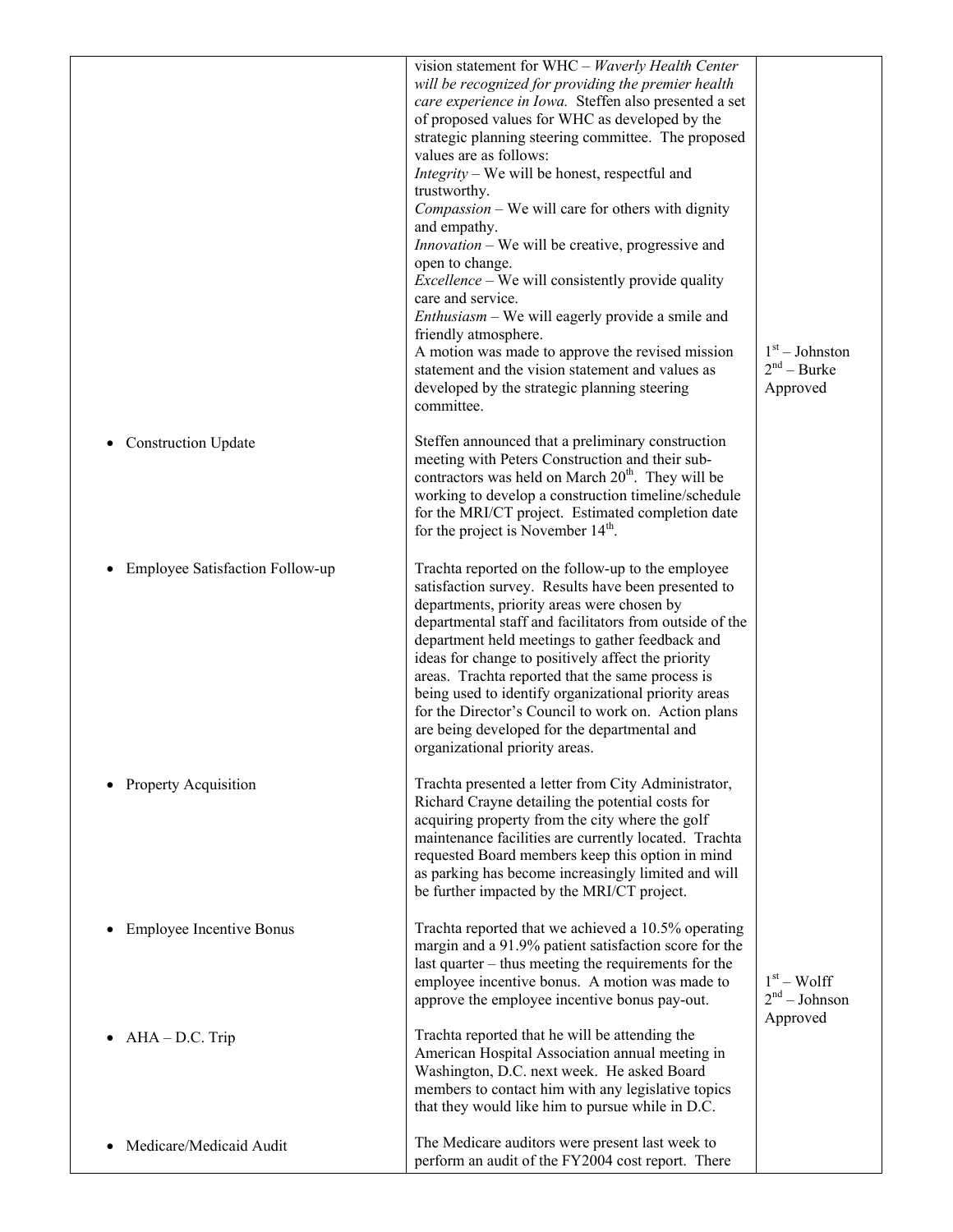|                                                                                                                                                                                                                                                                                   | were 21 adjustments, 16 of which were similar<br>adjustments to those made last year that we were<br>unable to correct due to timing. A pay back is<br>anticipated, however the amount is unknown.<br>We received notice from Medicaid that we will have<br>a pay back of \$462,796 due in 30 days for the<br>FY2005 cost report. A pay back was anticipated<br>back a few months ago when it was identified that<br>our reimbursement was higher than our charges. The<br>impact of that finding was unable to be estimated. A<br>similar pay back is expected for the 9 months of<br>FY2006. This will have an income effect. Denman<br>and Co. will assist us in determining how to properly<br>record the estimated pay back for FY2006. |                                                 |
|-----------------------------------------------------------------------------------------------------------------------------------------------------------------------------------------------------------------------------------------------------------------------------------|----------------------------------------------------------------------------------------------------------------------------------------------------------------------------------------------------------------------------------------------------------------------------------------------------------------------------------------------------------------------------------------------------------------------------------------------------------------------------------------------------------------------------------------------------------------------------------------------------------------------------------------------------------------------------------------------------------------------------------------------|-------------------------------------------------|
| 2005 Financial and Statistical Comparison<br>of Waverly Health Center and Rural Iowa<br>Hospitals                                                                                                                                                                                 | Bennett presented the 2005 Financial and Statistical<br>comparison as prepared by Denman & Company.                                                                                                                                                                                                                                                                                                                                                                                                                                                                                                                                                                                                                                          |                                                 |
| IX. Medical Staff Report<br>• SANE Training Gift                                                                                                                                                                                                                                  | Trachta reported that the Medical Staff made a<br>\$2,000 gift to the Health Center to help defray the<br>costs of having another nurse trained to perform<br>Sexual Assault Nurse Examinations.                                                                                                                                                                                                                                                                                                                                                                                                                                                                                                                                             |                                                 |
| Sue Fish Memorial Scholarship                                                                                                                                                                                                                                                     | Trachta reported that the Medical Staff presented the<br>Auxiliary with \$1,000 for the annual Sue Fish<br>Memorial Scholarship.                                                                                                                                                                                                                                                                                                                                                                                                                                                                                                                                                                                                             |                                                 |
| Kimberly VerSteeg, M.D.                                                                                                                                                                                                                                                           | Trachta reported that Dr. VerSteeg has signed a one<br>year contract. She will begin OB-Gyn practice in the<br>Women's Clinic with Dr. Glascock on June $12th$ .                                                                                                                                                                                                                                                                                                                                                                                                                                                                                                                                                                             |                                                 |
| X. Old Business<br>• Family Nest Update                                                                                                                                                                                                                                           | Trachta presented an update on the Family Nest.<br>They have received donations over the holiday<br>season and will continue to solicit donations to help<br>sustain the program. They are requesting \$300 per<br>month from the hospital to provide continuing<br>support for the program. A motion was made to<br>approve a one time annual payment of \$3,600 to the<br>Family Nest program.                                                                                                                                                                                                                                                                                                                                             | $1st - Johnson$<br>$2nd - Johnston$<br>Approved |
| XI. New Business<br>• Appointment to Medical Staff:<br>David Schrodt, M.D. - ER<br>Reappointment to Medical Staff:<br>٠<br>Dean Hutchison, C.R.N.A.<br>Resignation From Medical Staff:<br>$\bullet$<br>Paula Anderson, A.R.N.P.<br>Mark Wetzel, D.P.M.<br>Jihad Khalil, M.D.<br>Е | Conway presented the appointment and<br>reappointment to Medical Staff and the resignations<br>from Medical Staff as listed at left. The files have<br>been reviewed by the Executive Committee of the<br>Medical Staff. The Executive Committee<br>recommends approval. A motion was made to<br>approve the credentialing items as recommended by<br>the Executive Committee of the Medical Staff.                                                                                                                                                                                                                                                                                                                                          | $1st - Burke$<br>$2nd - Wolf$<br>Approved       |
| Revised Privilege Listings:<br>$\bullet$<br>Radiology<br>Pathology<br>٠                                                                                                                                                                                                           | Conway presented the revised privilege listings as<br>listed at left, and included in the Board packets.<br>Conway developed the forms in collaboration with<br>practitioners in the applicable fields of practice. The<br>forms have been reviewed and are recommended for<br>approval by the Medical Staff. A motion was made                                                                                                                                                                                                                                                                                                                                                                                                              | $1st - Johnston$                                |